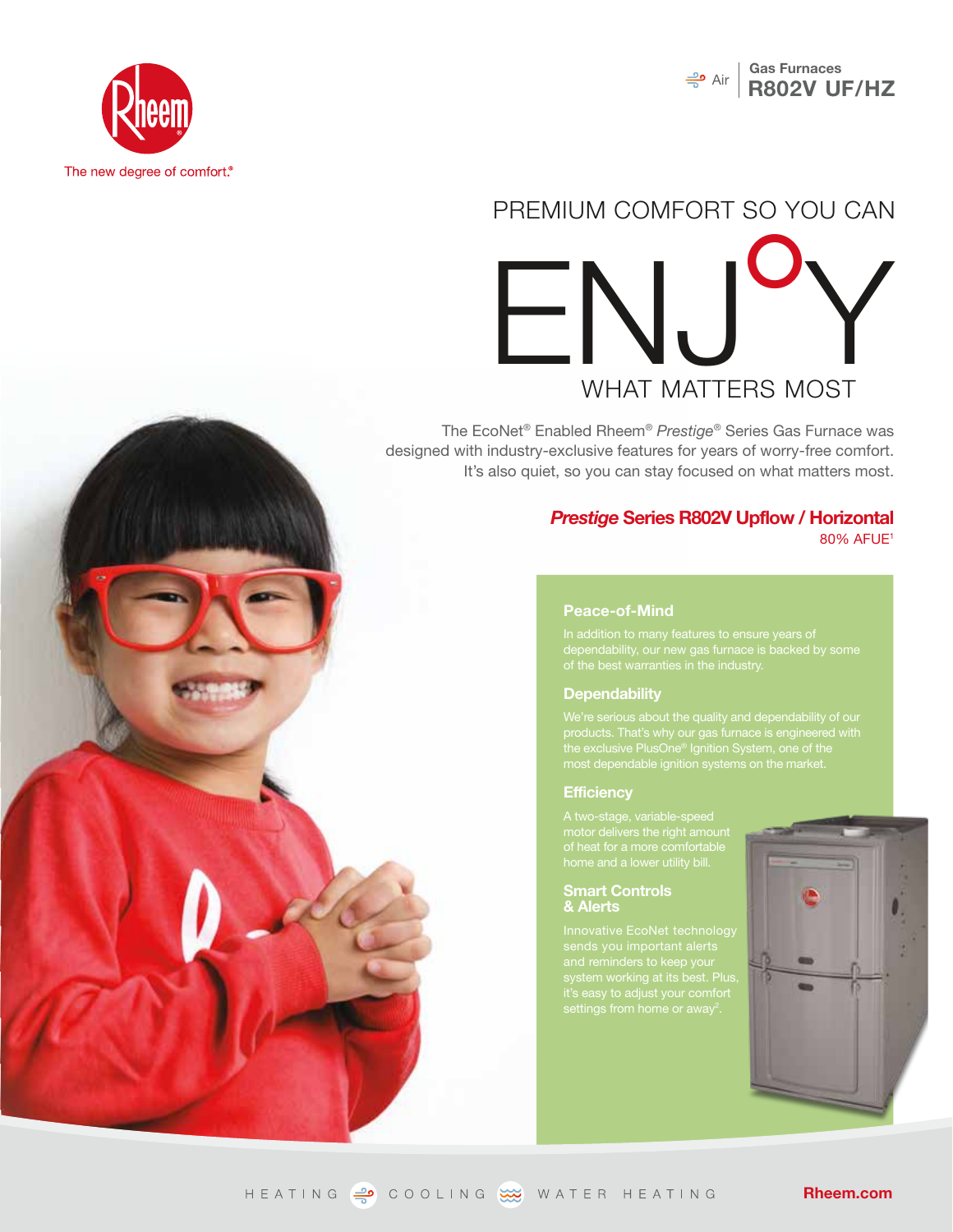#### **We Thought of Everything… & Then Some**

Designed to keep your family comfortable for years to come, the Rheem® *Prestige®* Series Gas Furnace was developed using our 360°+1 design philosophy. We strive to deliver the very best homeowner experience by evaluating every detail of a product from every angle. That's 360°+1. And that's why you can count on Rheem heating and cooling to bring you and your family years of comfort.



Rheem-Exclusive **PlusOne® Ignition System**



Industry-First **PlusOne® Diagnostics**

# to come.

### **We Did the Work So You Can Stay Comfortable**

Our gas furnace line was already recognized as best in its class<sup>3</sup>, but that didn't stop us from making it better. We designed our new *Prestige* Series Gas Furnace to provide your home with dependable, quiet comfort for years

#### **Dependability**

Rheem engineered this gas furnace with the **1** PlusOne Ignition System. Our Direct Spark Ignition (DSI) is a Rheem-exclusive feature that's nine times more dependable than most hot surface igniters. It's also the same proven design used in commercial HVAC equipment and gas home appliances. Our patented heat exchanger is quick and easy to clean—when needed—by your local independent Rheem contractor. And a clean furnace is a long-running furnace.

#### **Quiet operation**

The **2** tighter door seal that helps eliminate whistling. We've also added **3** rubber grommets on the motor mounts and a  $\bullet$  twist-lock wire harness in the blower shelf. The result is an impressively quiet furnace.

#### **Fast & accurate diagnostics**

The Rheem *Prestige* Series Gas Furnace features **5** PlusOne Diagnostics, our industry-first 7-segment alphanumeric LED display that simplifies troubleshooting. Just in case there's a need, service calls are faster, which ultimately saves you money.

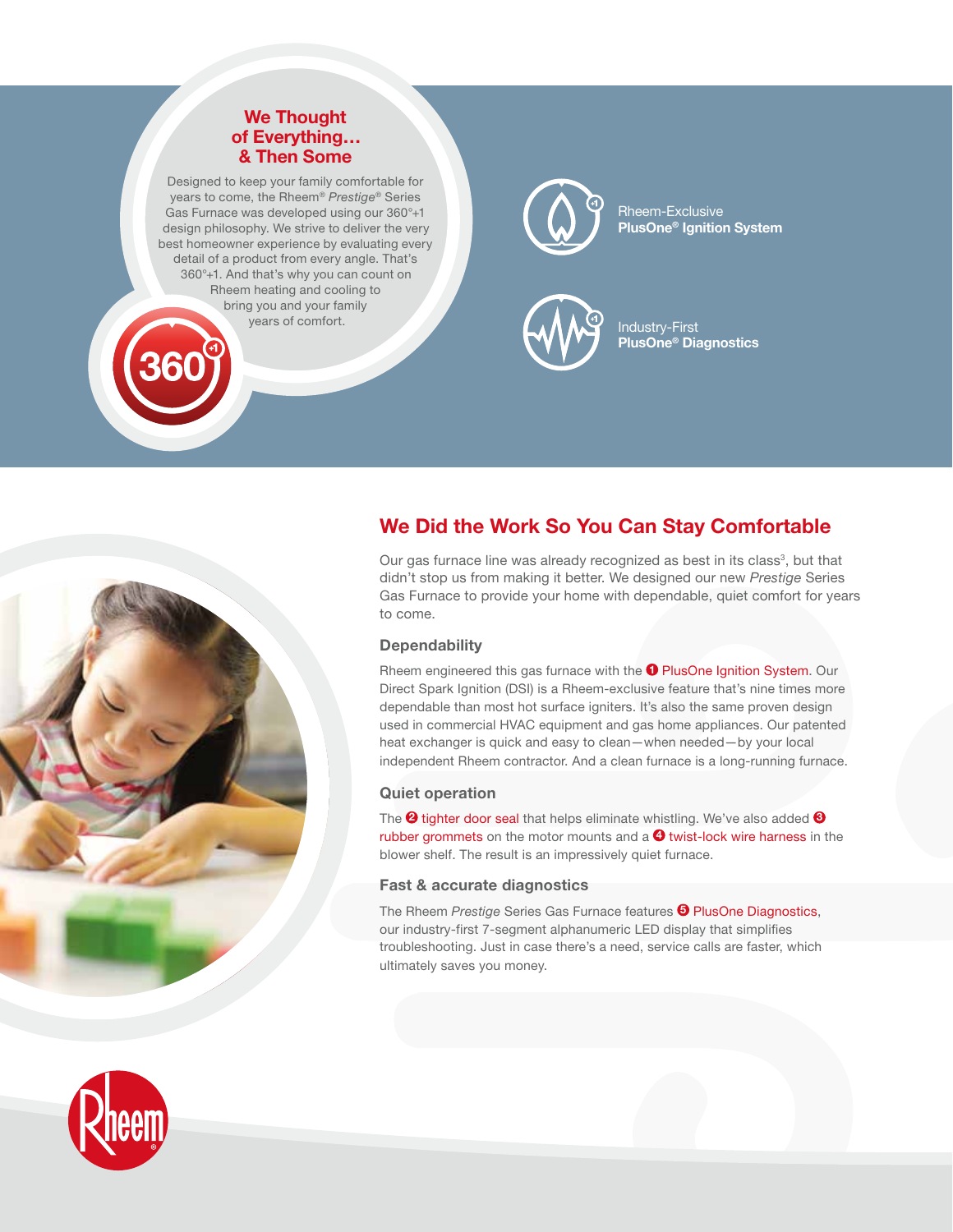

#### **Engineered for High-Performance**

- Two-stage operation Provides superior comfort by knowing when to switch into high gear, so there is no need for you to adjust the thermostat
- Variable-speed motor Uses less energy than a single-stage motor. It's engineered for better dehumidification, which provides you with better indoor air quality.

#### **Enjoy greater comfort & performance**

The two-stage operation that offers a more consistent indoor environment—keeps cold spots to a minimum. The two-stage heating design primarily operates on low speed, only temporarily switching to high during peak cold-weather conditions. And a variable-speed fan motor moves at different speeds to efficiently control air flow for a more comfortable environment. The R802V Upflow / Horizontal also delivers 80% AFUE1 , which means 80% of the fuel in your furnace is converted to heat.

#### **Hassle-free installation**

The **6** 34*"* cabinet fits nicely in tight spaces allowing for both new construction and retrofit installations.





The *Prestige* Series R802V Upflow / Horizontal Gas Furnace is designed to operate with the EcoNet® Smart Thermostat. This easy-to-use thermostat optimizes system performance and includes great features like:

- Simple scheduling and one-touch energy savings
- Remote access via the EcoNet App
- Important equipment alerts sent directly to your phone or email
- Convenient voice control just ask "Alexa, make home cooler"4